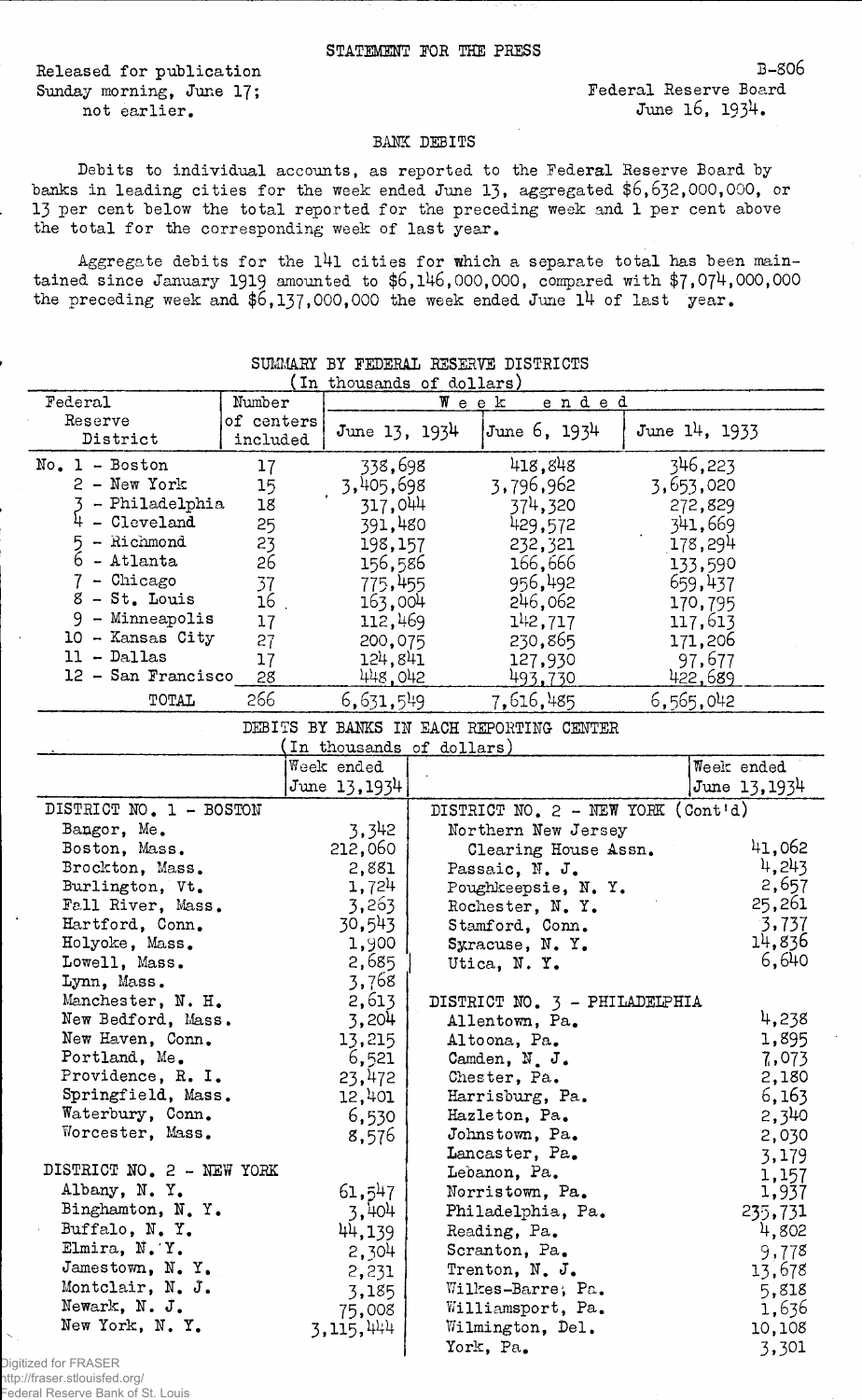|  |  | DEBITS BY BAWKS IN EACH REPORTING CENTER |  |
|--|--|------------------------------------------|--|
|  |  |                                          |  |

क्तिकेच

 $\frac{1}{2}$ 

 $\frac{1}{\sqrt{2}}$ 

74 P.S

|                                      | (In thousands of dollars) |                                      | B-806a          |
|--------------------------------------|---------------------------|--------------------------------------|-----------------|
|                                      | Week ended                |                                      | Week ended      |
|                                      | June 13,1934              |                                      | $J$ une 13,1934 |
| DISTRICT NO. 4 - CLEVELAND           |                           | DISTRICT NO. $6 - ATLANTA$ (Cont'd)  |                 |
| Akron, Ohio                          | 10,566                    | Elberton, Ga.                        | 157             |
| Butler, Pa.                          | 2,000                     | Hattiesburg, Miss.                   | 744             |
| Canton, Ohio                         | 6,326                     | Jackson, Miss.                       | 2,579           |
| Cincinnati, Ohio                     | 55,182                    | Jacksonville, Fla.                   | 11,388          |
| Cleveland, Ohio                      | 87,446                    | Knoxville, Tenn.                     | 4,128           |
| Columbus, Ohio                       | 24,783                    | Macon, Ga.                           | 2,484           |
| $Day$ ton, Ohio                      | 9,367                     | Meridian, Miss.                      | 1,753           |
| Erie, Pa.                            | 4,102                     | Miami, Fla.                          | 3,992           |
| Franklin, Pa.                        | 656                       | Mobile, Ala.                         | 5,175           |
| Greensburg, Pa.                      | 1,124                     | Montgomery, Ala.                     | 4,401           |
| Hamilton, Ohio                       | 1,666<br>478              | Nashville, Tenn.                     | 13,526          |
| Homestead, Pa.<br>Lexington, Ky.     | 3,216                     | Newman, Ga.                          | 356             |
| Lima, Ohio                           | 1,621                     | New Orleans, La.                     | 35,928          |
| Lorain, Ohio                         | 610                       | Pensacola, Fla.                      | 1,315           |
| Middletown, Ohio                     | 1,494                     | Savannah, Ga.<br>Tampa, Fla.         | 5,553<br>4,787  |
| Oil City, Pa.                        | 1,963                     | Valdosta, Ga.                        | 671             |
| Pittsburgh, Pa.                      | 138,493                   | Vicksburg, Miss.                     | 1,101           |
| Springfield, Ohio                    | 2,391                     |                                      |                 |
| Steubenville, Ohio                   | 1,739                     | DISTRICT NO. 7 - CHICAGO             |                 |
| Toledo, Ohio                         | 17,919                    | Adrian, wich.                        | 552             |
| Warren, Ohio                         | 1,757                     | Aurora, Ill.                         | 1,057           |
| Wheeling, W. Va.                     | 6,328                     | Battle Creek, Mich.                  | 2,120           |
| Youngstown, Ohio                     | 9,067                     | Bay City, Mich.                      | 1,641           |
| Zanesville, Ohio                     | 1,186                     | Bloomington, Ill.                    | 3,437           |
|                                      |                           | Cedar Rapids, Ia.                    | 4,120           |
| DISTRICT NO. 5 - RICHMOND            |                           | Champaign-Urbana, Ill.               | 1,988           |
| Asheville, N. C.                     | 1,892                     | Chicago, Ill.                        | 471,590         |
| Baltimore, Md.                       | 58,436                    | Clinton, Ia.                         | 906             |
| Charleston, S. C.                    | 2,596                     | Danville, Ill.                       | 1,423           |
| Charleston, W. Va.                   | 9,007                     | Davenport, Ia.                       | 2,953           |
| Charlotte, N. C.                     | 9,290                     | Decatur, Ill.                        | 2,654           |
| Columbia, S. C.                      | 4,660                     | Des Moines, Ia.                      | 15,380          |
| Cumberland, Md.                      | 1,493                     | Detroit, Mich.                       | 117,748         |
| Danville, Va.                        | 1,039                     | Dubuque, Ia.                         | 1,590           |
| Durham, N. C.                        | 4,402                     | Flint, Mich.                         | 3,943           |
| Greensboro, N. C.                    | 2,128                     | Fort Wayne, Ind.                     | 5,255           |
| Greenville, S. C.                    | 3,062                     | Gary, Ind.                           | 2,741           |
| Hagerstown, Md.                      | 1,350                     | Grand Rapids, Mich.                  | 8,602           |
| Huntington, W. Va.<br>Lynchburg, Va. | 2,519                     | Green Bay, Wis.                      | 2,393           |
| Newport News, Va.                    | 2,910                     | Hemmond, Ind.                        | 680             |
| Norfolk, Va.                         | 1,780<br>8,902            | Indianapolis, Ind.<br>Jackson, Mich. | 29,032          |
| Portsmouth, Va.                      | 710                       | Kalamazoo, Mich.                     | 2,165           |
| Raleigh, N. C.                       | 4,473                     | Lansing, Mich.                       | 2,929<br>3,222  |
| Richmond, Va.                        | 24,746                    | Manitowoc, Wis.                      | 1,112           |
| Roanoke, Va.                         | 4,084                     | Mason City, Iowa                     | 1,773           |
| Washington, D. C.                    | 41,024                    | Milwaukee, Wis.                      | 44,482          |
| Wilmington, N. C.                    | 1,530                     | Moline, Ill.                         | 742             |
| Winston-Salem, N. C.                 | 6,124                     | Muscatine, Ia.                       | 506             |
|                                      |                           | Oshkosh, Wis.                        | 1,386           |
| DISTRICT NO. 6 - ATLANTA             |                           | Peoria, Ill.                         | 8,820           |
| Albany, Ga.                          | 571                       | Rockford, Ill.                       | 3,570           |
| Atlanta, Ga.                         | 27,489                    | Saginaw, Mich.                       | 3,033           |
| Augusta, Ga.                         | 3,431                     | Sheboygan, Wis.                      | 2,084           |
| Birmingham, Ala.                     | 15,618                    | Sioux City, Iowa                     | 6,480           |
| Brunswick, Ga.                       | 457                       | South Bend, Ind.                     | 4,060           |
| Chattanooga, Tenn.                   | 6,421                     | Springfield, Ill.                    | 4,259           |
| Columbus, Ga.                        | 2,109                     | Terre Haute, Ind.                    | 3,443           |
| Dothan, Ala.                         | 452                       | Waterloo, Iowa                       | 2,154           |

 $\frac{1}{2}$ 

 $\ddot{\phantom{a}}$